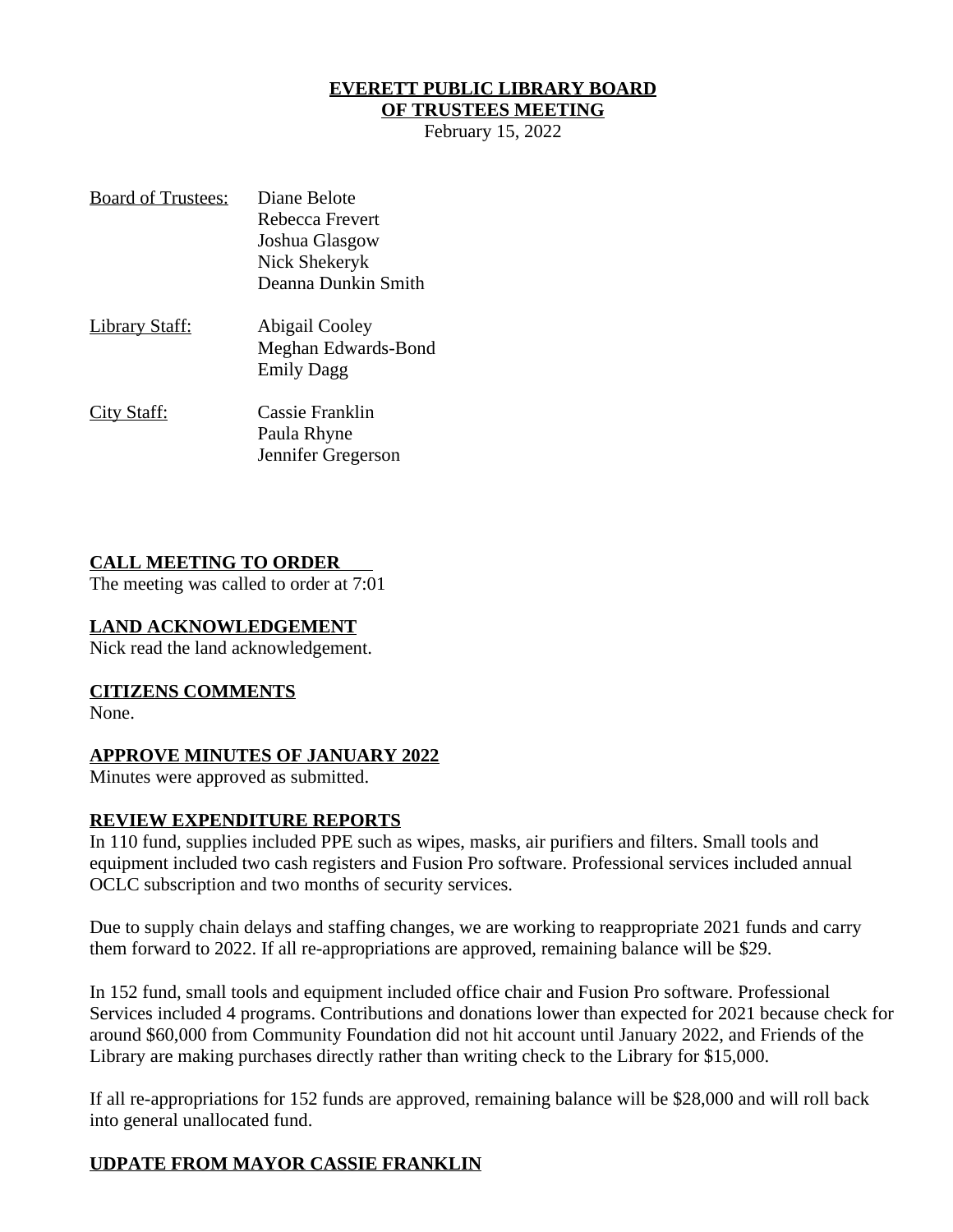Mayor Cassie Franklin discussed the city budget, including what cuts have been made, homelessness and green infrastructure as top priorities. Also discussed structural deficit and shared the city receives 19 cents of the dollar in property taxes, and money goes to services such as Police, Fire, and roads.

Board members commented on Everett's positive steady evolution, specifically calling out the waterfront, improved look and feel of the city, and increase in local shopping, food establishments and festivals. Board members shared their concerns about rising property taxes, homelessness, the Everett Mall, drivability due to increased population, and the need for improved transportation. Board members suggested honoring old trees, opening an establishment that resembles Third Place Books in Lake Forest Park, turning the Everett Mall into a senior and community center, unifying North and South Everett, and making improvements to transportation (ex: Burke-Gilman trail).

Board members are encouraged to reach out to Mayor Cassie Franklin at [cfranklin@everettwa.gov](mailto:cfranklin@everettwa.gov) if they have more feedback.

## **DIRECTOR'S REPORT**

11 Citizen Science kits now available to check out to help promote science and research. Two different types of kits available.

KN95 masks available for staff, and 10,000 KN90 masks available for public distribution. 500 at-home tests distributed between 2/12-2/15 and only a few remaining at ML. 10,000 additional tests should be available in coming weeks and won't be advertised until they arrive. Still on track to expand hours on February 22 as a soft launch.

New staff include YS Librarian I: Carly, Circ Assistant I: John and Savannah, and Circ Assistant II: Janice and Lore. New hires (hired but haven't started) include Assistant Director Program and Information Service: Jennifer Patterson – start date 2/22, Adult Services Librarian I: Naomi Clegg – start date 2/28, and Youth Services Librarian I: not confirmed – start date early March. Vacancies include Fundraising Coordinator, which should be posted in the coming weeks. Priorities have been to fill frontline staff and recruiting process takes time.

Moving forward with RFP submission for consultant. Purpose of the consultant is to review and establish evaluation process for Library Director and work with members of leadership team to build and strengthen team. Tentative schedule:

March – Issue RFP

May – Review REP/Hire

June-Sept – Consultant begins work/evaluation at end of September (board will have input during this time) Oct-Dec – Continued work with Leadership as needed

Link was sent out to sign up for board trainings. Board binders will include background and training information and should be ready by March.

Significant increase in staff sick leave from 2021 to 2022. 142 hours of sick leave in 2021 and 233 hours of sick leave in 2022, plus additional hours of unpaid leave not counted in that number. Nick asked what measures the library is taking to account for sick leave. Abby mentioned slowing down and not taking on new unnecessary projects, offering flexibility with remote work if possible, honoring various leave requests, offering training on difficult situations, prioritizing hiring staff so vacancies are filled, and highlighting small successes in staff newsletter. Reality is that fatigue is real and has been discussed between Directors and Mayor. Library team has stepped up to cover and is committed to job and community.

Diane praised social media team for increase in positive posts and opportunities and asked for clarification about staff resigning and what the board can do to support staff. Abby shared that most vacancies have been from budget reductions, promotions, retirement, or personal reasons. Ideas to support staff include